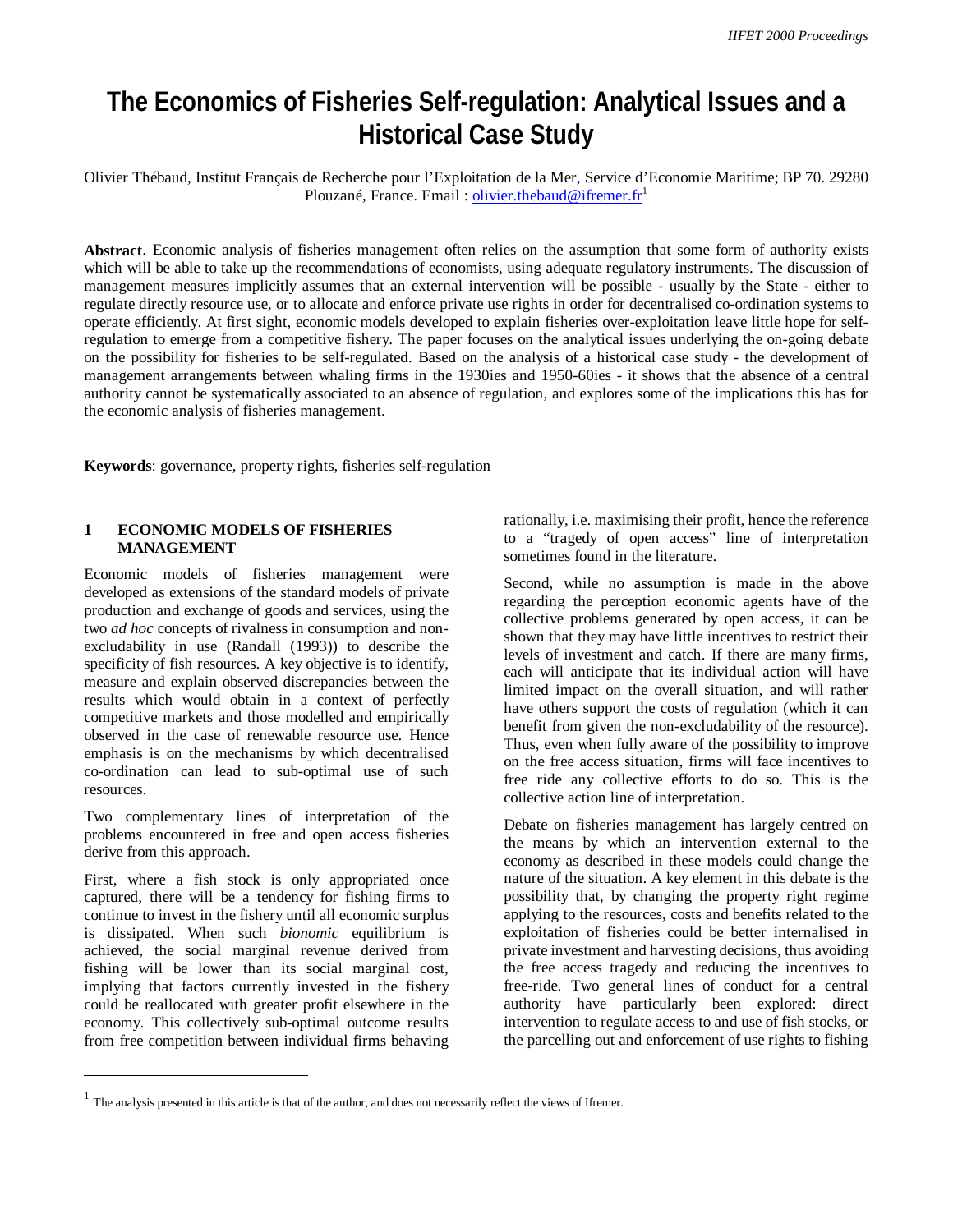firms (i.e. bringing the fishery closer to the realm of market allocation of private goods).

#### **1.1 Property rights, authority and the regulation of fisheries.**

A central characteristic of these general models is the impossibility to define endogenous solutions to the problems they serve to explain and measure. The logical outcome of a dynamic process of free access is *bionomic* equilibrium. The only way to check this process is to recur to an outside authority with the power to redefine the institutional context in which economic agents operate. Without such an authority, or if the existing authority is deficient, it becomes difficult to conceive any solution to the issues as they are characterised within the  $models<sup>2</sup>$ .

This conception of authority is consistent with standard welfare economics, in which outside intervention in market mechanisms (usually by the State) is envisaged with respect to two main functions: to arbitrate between efficient allocations of goods and services according to some collective welfare principle, and to correct the allocative deficiencies of competitive markets<sup>3</sup>.

In many cases, the theoretical impossibility for regulation to emerge endogenously can be seen to constitute an adequate description of the practical problems encountered in marine fisheries (Arnason (1991)). Numerous independent economic agents operating freely in an institutional context which defines no particular rules of access to harvested stocks will find it difficult, if not impossible, to self-organise in order to avoid the costs of competition. In such contexts, as Clark and Lamberson (1982) stress:

"Our simplistic models (from the institutional point of view) will nevertheless indicate quite clearly the economic losses resulting from unfettered economic losses resulting from unfettered competition, as well as the scope and incentive for mutual agreement to reduce those losses" (p111).

However, with a simple distinction between situations with an agency acting as a "sole owner" and situations characterised by a collection of many independent agents with no over-arching authority, little can be said about the process of management itself.

 $\overline{a}$ 

Economists such as Christy (1996) have stressed to need to go beyond a tendency to see open access as an inevitable characteristic of world fisheries, and to study the socio-economic conditions in which regulation of access to fisheries develops and how this affects the fisheries concerned.

In particular, there is now some experience with the development of right-based management systems in fisheries. Evidence shows that the procedural aspects of these systems warrant further analysis. Rather than being "decided" by a central agency operating with clear and coherent management objectives, rules applying to fisheries and in particular rights-based regulations often seem to develop through an evolutionary process of trial and error (see e.g. Arnason (1993); Hatcher (1997)). For example, according to Hannesson (1991), emergence of individual transferable fishing rights in certain European and Australian fisheries appears to have been neither intended nor anticipated by the governments of these countries.

Another important reason to grant more attention to the process of regulation itself is the on-going debate on the importance of fisherman approval of the regulations, both for their introduction and for their continuance (Hanna (1995)). In analysing obstacles to fisheries self-regulation, Scott (1993) insists on this idea, interpreting the need for approval as a need for agreement *among* fishermen. Understanding how such agreement may arise has been the subject of various empirical and analytical lines of research, some of which are reviewed in the following section.

# **2 SELF-ORGANISATION IN FISHERIES: EMPIRICAL EVIDENCE AND ANALYSIS.**

#### **2.1 Empirical evidence of self-regulatory mechanisms**

An important line of enquiry developed from the mid-1970ies, following a debate on the use of the term "common property" in models of natural resource management. Ciriacy-Wantrup and Bishop (1975) considered the possibility for intermediate situations to exist between market co-ordination and totally centralised management of resource use, which standard models of open access did not capture well. This thesis led to the development of a large area of empirical research aiming at identifying and explaining observed forms of collective regulation of *common-pool* resource use<sup>4</sup>. Studies show

<sup>&</sup>lt;sup>2</sup> This appears as a more general characteristic of the "Tragedy of the commons" literature, as Hardin (1968) stressed in his famous article: *« Consider the problem, 'how to win a game of tick-tack-toe ?' It is well known that I cannot, if I assume (in keeping with the conventions of game theory) that my opponent understands the game perfectly. Put another way, there is no 'technical solution' to the problem » (1243)*. The need for coercive intervention by an external authority to solve collective action dilemmas is also noted by Olson (1987) in his seminal work on the topic (p31).

<sup>&</sup>lt;sup>3</sup> For a criticism of this view, see for example Williamson (1996).

<sup>&</sup>lt;sup>4</sup> For in depth discussions of the differences between free access, common property, private property and public property, see Berkes, Feeny et al. (1989), Ostrom (1990) and Bromley (1992). See also Hanna (1990), Stevenson (1991), Schlager and Ostrom (1992) and McCay and Acheson (1987).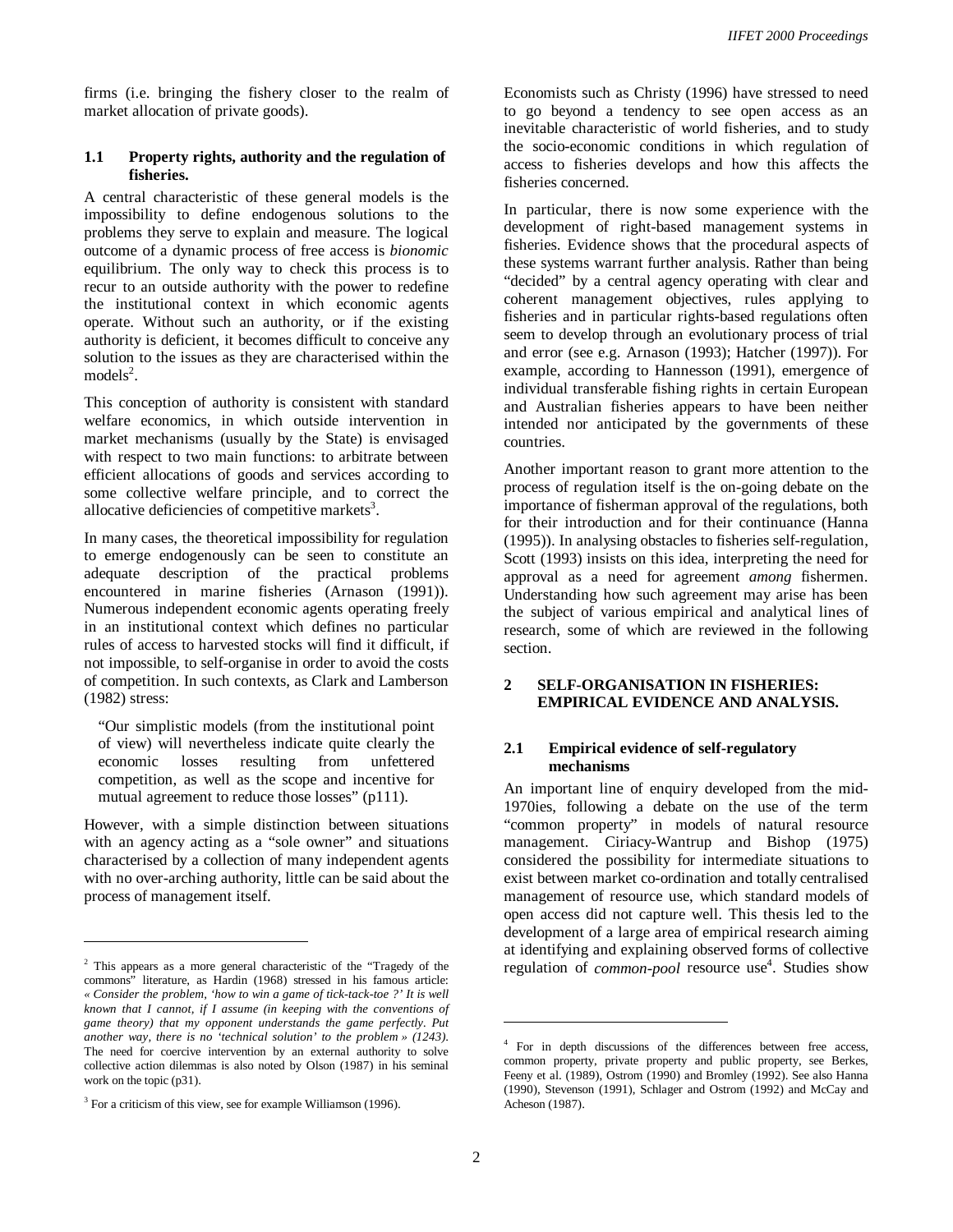the existence of a great variety of spontaneous schemes for collectively regulating access to marine ecosystems.

Most of these studies have been carried out outside the main research programs in fisheries economics, by scholars from other social sciences. But the observation of self-regulatory mechanisms in a great variety of contexts also led a number of economists to question the implications of these empirical studies for the general understanding of resource management issues derived from models of free access (Christy (1982), Scott (1993), Baland and Platteau (1996)). Generally speaking, the implications seem to have been considered quite limited on two main grounds.

#### **Scale of the cases reported.**

Referring to a study by McGoodwin (1983) which describes a range of local fisheries access restriction schemes, Cunningham and Whitmarsh (1985) acknowledge the existence of self-regulation in fisheries and the need for these to be better studied by economists. The authors however stress the limited scale of the situations considered. Studies usually relate to local level issues, and regulation of access to sedentary resources or to fishing areas which can be easily delimited. Indeed, much of the common property literature has focused on artisanal fisheries, rather than highly industrialised fisheries operating on larger scales.

This is also acknowledged by authors of common property studies (Ostrom, Gardner et al. (1994)), for whom conclusions derived from local scale observations cannot be extended to larger scale problems of resource management. Also, the cases reported often concern groups of relatively small size, with strong social and cultural links affecting resource management<sup>5</sup>.

#### **Nature of the cases reported.**

 $\overline{a}$ 

In his detailed analysis of the obstacles to fisheries selfregulation, Scott (1993) stresses that the regulatory systems observed in these studies rarely aim at an explicit sharing of catches among participants. Rather, they remain centred on the control of *ways* of fishing. As Schlager (2000) observes, the spontaneous rules in these artisanal fisheries relate mainly to access to and use of fishing grounds, fishing technologies and their use, as well as sizes of fish caught or seasonal closures. None of these rules say anything about *how much fish* may be caught by each participant in the system.

Scott explains this by the difficulties which independent agents have in agreeing on a distribution of the benefits related to the definition of a control on catches, and of the costs of implementing such control. In particular, the author considers that a lack of adequate information on

the degree of compliance with a catch-sharing scheme will usually prevent such schemes from coming into existence in the first place. The reason why such information will be lacking is that it may be too costly to obtain, but more probably that participants will face distributional conflicts regarding the sharing of costs associated to monitoring and enforcement. Such distributional conflicts are considered by the author as obstacles that cannot be dealt with from within fishing groups: their resolution requires exogenous intervention.

#### **Further empirical evidence: international fisheries management.**

Progress in the understanding of the conditions under which participants in a fishery may come to agree on collective rules restraining their activity has also been made through studies of international fisheries management. Because no over-arching authority can be postulated in these fisheries, any collective regulation of fishing must rest on an implicit or explicit agreement between participants.

Various examples can be found in the literature (e.g. Munro (1991), Armstrong (1994) andMunro (1997)). Scott (1988) notes that systems for sharing a total allowable catch between countries were established in most international commissions prior to the second World War (although countries did not replicate this at national level, preferring to use licensing schemes). The extension of national jurisdictions related to the revised Law of the Sea in the 1970ies has also been interpreted as an example of the spontaneous emergence of collective rules distributing international access rights (Pontecorvo (1988)). According to Hannesson (1991), this became feasible due to changes in the relative costs and benefits of designing and enforcing extended jurisdiction.

#### **2.2 Analytical issues.**

Two important areas of the economic literature on fisheries (and other natural resources) management can provide some insight concerning self-regulation.

#### **The property rights literature.**

The property rights literature emphasises that new institutional designs controlling access to resources will be put into place as a simple cost-benefit calculus of establishing and enforcing them, as compared to the status quo (North (1990)). In other words, the evolution of relative prices, or relative scarcities, will have a key influence on institutional change (Demsetz (1967), Libecap (1989)). The approach introduces the concept of transaction costs as a determinant factor of institutional evolution, in terms of both the potential for and the direction of change.

While these studies have produced considerable insight into the observed development of property right regimes,

<sup>&</sup>lt;sup>5</sup> For a recent discussion of the common property literature extending some of the conclusions of previous studies to larger and less homogeneous groups, see Schlager (2000).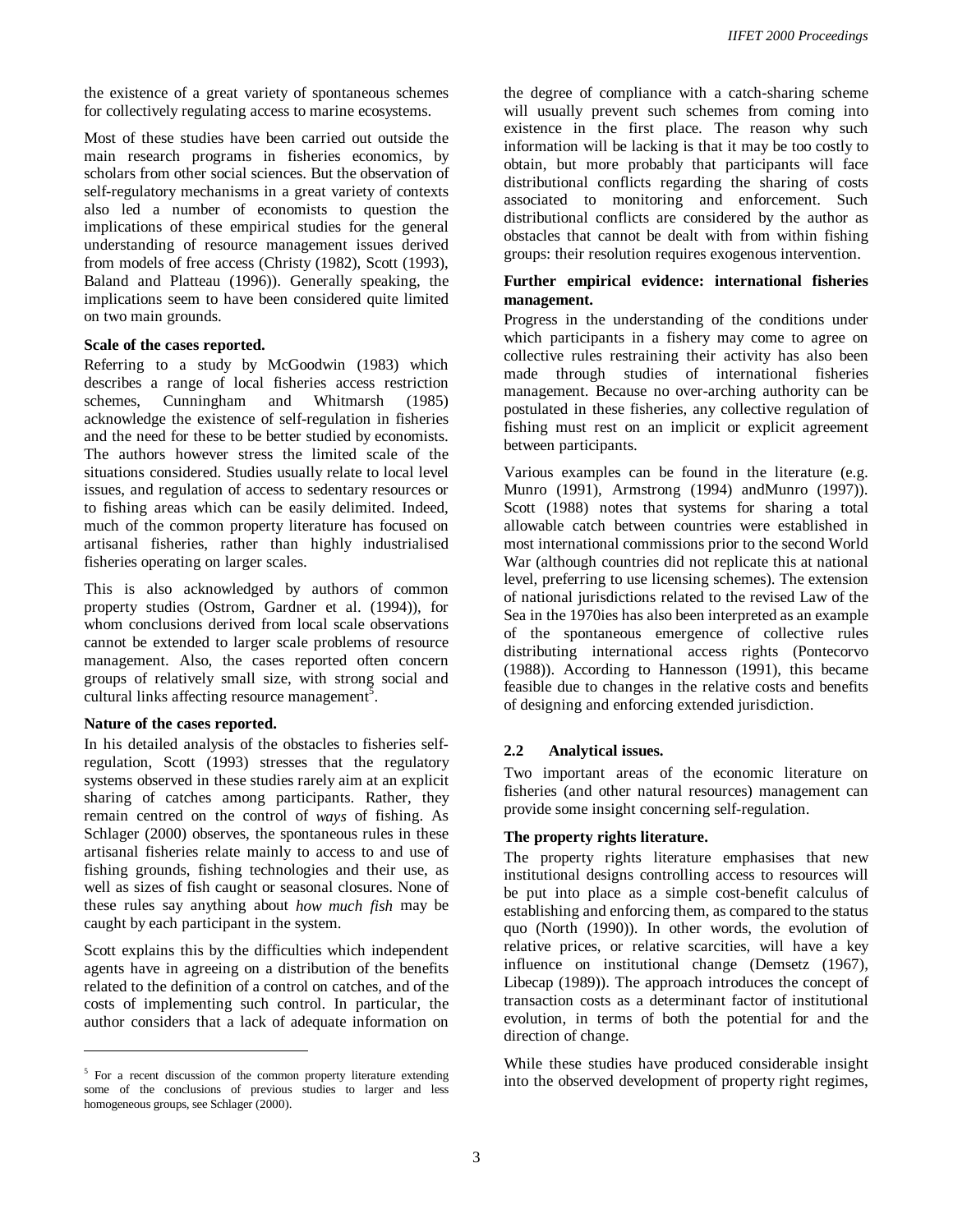two important caveats of the approach have also been recognised.

First, as stressed by Scott (1993), institutional evolution is often considered as a matter of exogenous change in these studies. Second, as Baland (1998) explain, they assume that the main force behind institutional evolution is a search for more efficient utilisation of natural resources. This raises two empirical difficulties according to these authors. First, validation of this thesis can only rest on the observation of systems that have persisted (without being sure why they have persisted). Second, the thesis excludes the possibility for property regimes to degenerate into open-access owing to a lack of adaptability. Among the other factors considered as essential by these authors in understanding institutional change are norms and values and the distributive effects of institutional change.

#### **Game-theoretical analysis of international commons**

The conditions for self-regulatory resource regimes to emerge have also been considered in relation to the management of international commons, with the use of analytical tools from game theory<sup>6</sup>. Following this line of analysis, property regimes are considered as "agreements" between the participants – or "players" - in a fishery, and a better understanding of the conditions under which such agreements may be observed is sought. Research in the area provides a better understanding of the nature of transactions costs postulated in the property rights literature, and how they can affect such agreements.

At a general level, two main aspects of fisheries agreements need to be distinguished.

#### *1. Reaching agreement and bargaining on the allocation of benefits.*

Agreements are considered from the perspective of players having to decide whether to participate or not. A key hypothesis is that agreements have a chance of coming into existence if they are Pareto-superior to the status quo, usually taken to be the non-co-operative outcome of the fishery game. Another important requirement is that any single player can not be better off free-riding the agreement<sup>7</sup>. Models developed along these lines have shown the importance taken by the possibility for compensation ("side-payments", monetary or otherwise) to be used in establishing a set of payoffs which satisfies these conditions.

 $\overline{a}$ 

Another crucial dimension is the bargaining which inevitably occurs on division of the potential benefits and costs entailed by an agreement. Myerson (1997.), although not specifically addressing fisheries cases, provides an interesting review of the implications of such bargaining for international agreements on natural resources management. According to this author:

« (…) bargaining is needed to allocate these benefits and costs, before an efficient pattern of use can be agreed on. Thus, the costs of bargaining over the allocation of benefits from common resources must be seen as an essential contributing factor to the waste and mismanagement of the transnational commons  $\ast$  (p17).

The author derives three important lessons from his discussion of the one-stage and sequential Nash demand games as models of international bargaining. First equilibrium outcomes of bargaining in which each player is rationally responding to the expected behaviour of the other player may be very diverse and may prove Paretoinefficient. In particular, inefficient outcomes may result when each player has wide uncertainty about the other player's behaviour. Second, the final outcome of bargaining can depend on factors that transcend the economic parameters of the situation. Because of the multiple equilibria in bargaining games, a focal point effect may be observed, with co-ordination of player's expectations resting on any salient feature of the game or its physical environment. In this context, criteria of equity and efficiency may (but may not) have some impact on the outcome depending on the situation.

#### *2. Enforcing an agreement.*

The second important aspect of fisheries agreements is enforcement. Dasgupta, Mäler et al. (1997) consider three broad mechanisms by which agreements can in theory be enforced. First, they can be translated into a contract, which is then enforced by an established authority. Second, they can be enforced through what the authors call "a disposition to abide by agreements", implying truthful behaviour and trust, akin to the normative determinants of institutional change referred to by Baland and Platteau. Third, they consider the role of self-enforced deterrence: where players meet repeatedly in similar situations, agreements can be kept even without trustworthiness and without a higher authority, if players perceive credible (i.e. individually rational) threats by others that they will impose sanctions on anyone breaking the agreement. This is in practice the main short-term option available where no central authority exists, such as in international situations.

#### **Transaction costs**

The two previous points show that an important part of the "transaction costs" entailed by agreements will be in the form of monitoring, bargaining and enforcement costs. As underlined by Scott (1993), information plays a

<sup>&</sup>lt;sup>6</sup> Game theoretical treatment of the fisheries management problem has been an expanding area of research under the leading work of economists such as Munro (1991) and Kaitala, Hämäläinen et al. (1985). While originally developed for cases where two States harvest a shared fish stock (Munro (1979), Levhari and Mirman (1980)), the approach has since then been extended to many other contexts (see e.g. Munro (1991), McKelvey (1997), Naito and Polasky (1997)).

<sup>&</sup>lt;sup>7</sup> In games with more than two players, the agreement must also be "subcoalition proof", i.e. no sub-group of players can be made better off by free-riding the agreement.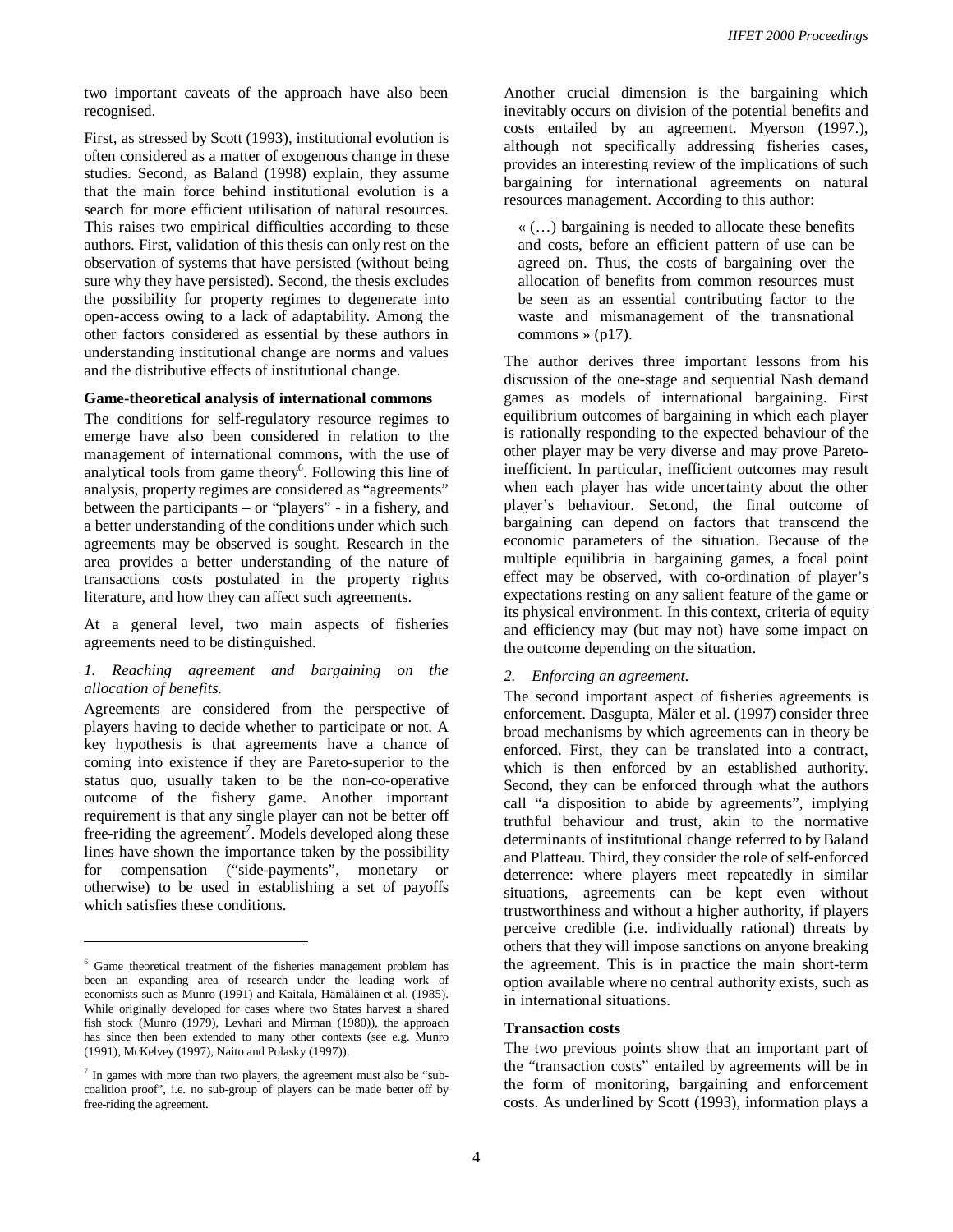crucial role in the initial bargaining situation, as it will determine the degree of uncertainty about potential losses and gains and how they are perceived by contracting fishermen. It also plays a crucial role in the process of self-regulation, as it determines (i) the degree of uncertainty about the impact of actions on fish stock; and (ii) the degree of uncertainty about enforcement and compliance.

The costs of information will be affected by various aspects of the situation, particularly the nature of the resource under consideration. The size of the collective of users and whether they know one another, its degree of heterogeneity, as well as the possibilities to monitor individual use so as to prevent free-riding, will also play a central role in determining the costs of reaching agreement.

#### **3 A HISTORICAL CASE STUDY: CATCH AGREEMENTS BETWEEN WHALING FIRMS AND COUNTRIES.**

The history of pelagic whaling is often cited as an example of the dynamics predicted by economic models of open access fisheries. The international nature of the Antarctic fishery and its high productivity in physical and economic value terms, added to the special biological features of whales (particularly their low growth rates) set the stage for a classic over-harvesting scenario. Various studies have stressed the (expected) failures of international efforts at regulating the industry, harvests driving whale stocks down to extremely low levels with potential impacts on the entire Antarctic ecosystem (see e.g. Scarff (1977), Elliot (1979), Holt (1985), Peterson (1993)). Observed evolutions of whaling and whale stocks in the Antarctic over almost a century largely confirm this analysis.

Clark and Lamberson (1982) is a classic account of the economic history of pelagic whaling. The authors describe the succession of species in the composition of catches, as stocks of larger whales were successively harvested down to low levels (see figure 1 below). They also explain how factory vessel size and catcher vessel power increased markedly from the early 1920ies, to reach a peak capacity in the early 1960ies. The economic, but also biological over-harvesting of whale stocks are clearly shown in their account.

Despite these results, the authors note that neither unrestricted competition in the exploitation of whales, nor sole jurisdiction over and private ownership of whale stocks, appear as entirely adequate models of pelagic whaling. The industry was highly competitive, but with a limited number of countries and firms, and the International Whaling Commission did provide some institutional control over the whaling competition. Most notably, in the most intensive periods of pelagic whaling,

whaling firms and nations managed to establish agreements to restrict and share catches of whales.

Figure 1 presents catch data for the six main species of commercial interest in Antarctic between 1920 and 1995. A similar graph was used by Clark and Lamberson (1982) to illustrate the rapid growth and collapse of the whaling industry, largely confirming the predictions of the standard bio-economic model. It also shows that this evolution was not continuous. Two distinct periods warrant a more detailed analysis. These are the years 1930-1939 and the years 1950-1965 (see box 1). The first period saw the implementation by whaling firms of a voluntary agreement to limit and share the overall Antarctic catch following a major drop in the price of whale oil on the European market. The second period saw the implementation of a global limit to Antarctic catch by the International Whaling Commission (IWC), which led to a voluntary catch-sharing agreement negotiated by whaling nations outside the  $IWC^8$ .

The agreements ultimately achieved their economically motivated objectives: in the first case, to limit annual production of whale oil in order to sustain prices; in the second case, once a total catch limit was established, to divide this among states and firms in order to reduce the costs of competition. Because they emerged in an institutional context with no central authority, their analysis is of interest to the above discussion of fisheries self-regulation.

#### **3.1 Voluntary agreements between whaling firms in the 1930ies.**

The first agreement emerged essentially as the result of a major crisis on the whale oil market. Tonnessen and Johnsen (1982) describe the economic context in which Antarctic whaling developed as one of concentration of oil purchasing on the European market, the main outlet for the whaling industry's production of the time. While in the early 1920ies, the soap and margarine industry was largely concentrated in four main groups, one single trust acted as the largest purchaser of whale oil by 1930.

<sup>&</sup>lt;sup>8</sup> The following description of the agreements and the context in which they took place rests on a number of sources, first of which the detailed account of the history of modern whaling by Tonnessen and Johnsen (1982). Among other sources used are the Reports of the International Whaling Commission (IWC) and FAO Fisheries Statistics for primary data, and the works of Mackintosh (1965), McHugh (1974), Schevill (1974), Scarff (1977), Elliot (1979), Allen (1980), Clark and Lamberson (1982), Holt (1985), Le Gall (1989), Gambell (1993) for secondary information.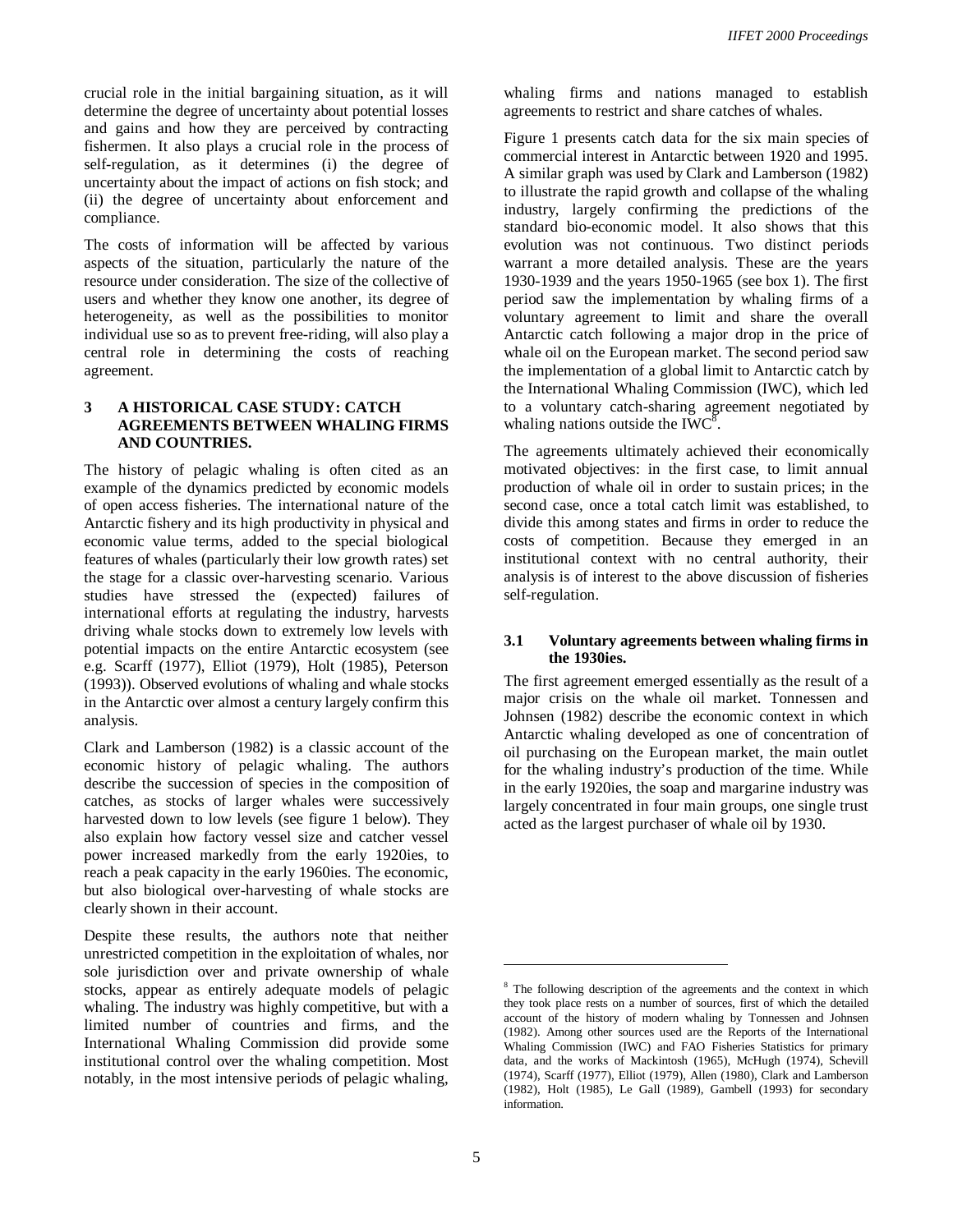



**Left**: number of whales caught per species of main commercial interest in the Antarctic fishery. Sources: Tonnessen and Johnsen (1982), McHugh (1974); FAO catches and landings (1950-95). The succession of species as the main component of total catch appears clearly – from blue whales to fin whales, to sei whales and finally to minke whales. From the origin pelagic whaling concentrated in the Antarctic, where it took over the shore-based industry from the mid-1920ies. At its peak in the early 1960ies, the typical whaling expedition was composed of a factory ship, 10 or so catching vessels, a cargo to evacuate oil during the season, and in some cases freezer vessels to store whale meat.

**Right**: both time series represent aggregated catch for the five species. The dotted curve represents total catch in numbers of whales captured. The full curve represents total catch in Blue Whale Units (BWU), with 1 blue whale = 2 fin whales = 2,5 humpback whales = 6 sei whales = 13 minke whales. The BWU system, introduced in 1932, converted the different species into a single measure of their value to the industry at the time, i.e. their oil productivity. Catch agreements in the 1930ies and 1960ies are seen to entail a (transitory) stabilisation of total catch in blue whale units. The dotted curve however, shows that such stabilisation did not lead to a curb in the evolution of the number of whales captured.



#### **Figure 2 – Market for whale oil, 1900-71 and composition of the International Whaling Commission, 1949-85**

Left: current and deflated prices for category 1 whale oil in  $£$ /metric ton on the European market. Source: Tonnessen and Johnsen (1982), Liesner (1985). Oil was the main output of the European whaling industry. The Japanese industry that developed in the 1960ies exploited both oil and meat, with the latter attracting higher prices than oil on the Japanese market. This corresponded to the period when catches of Sei whales, which produced a higher proportion of meat, became more specifically targeted in the fishery.

**Right**: composition of the International Whaling Commission. Source: Holt (1985). Participation in Antarctic fishery was limited to a few countries. Until the 1930ies, pelagic whaling was prosecuted mainly by Norwegian and British firms. German and Japanese ventures developed before the Second World War. The latter, along with USSR, became the main harvesting countries in the 1960ies. A Dutch venture also developed in the 1950ies (see infra.). While Antarctic whaling remained the specialised domain of competence of this limited number of nations, the industry rapidly became the object of international speculations. From the 1970ies, IWC membership extended rapidly to include a growing number of non-whaling nations, signalling an important change in the international perception of whales and whaling.

The quasi-monopsony situation which resulted had two important consequences: it made transactions less costly for the whaling companies, as they could sell their entire

production of the season in a single contract; but it made their bargaining position weaker in the determination of oil prices. Largely as a response to the progressive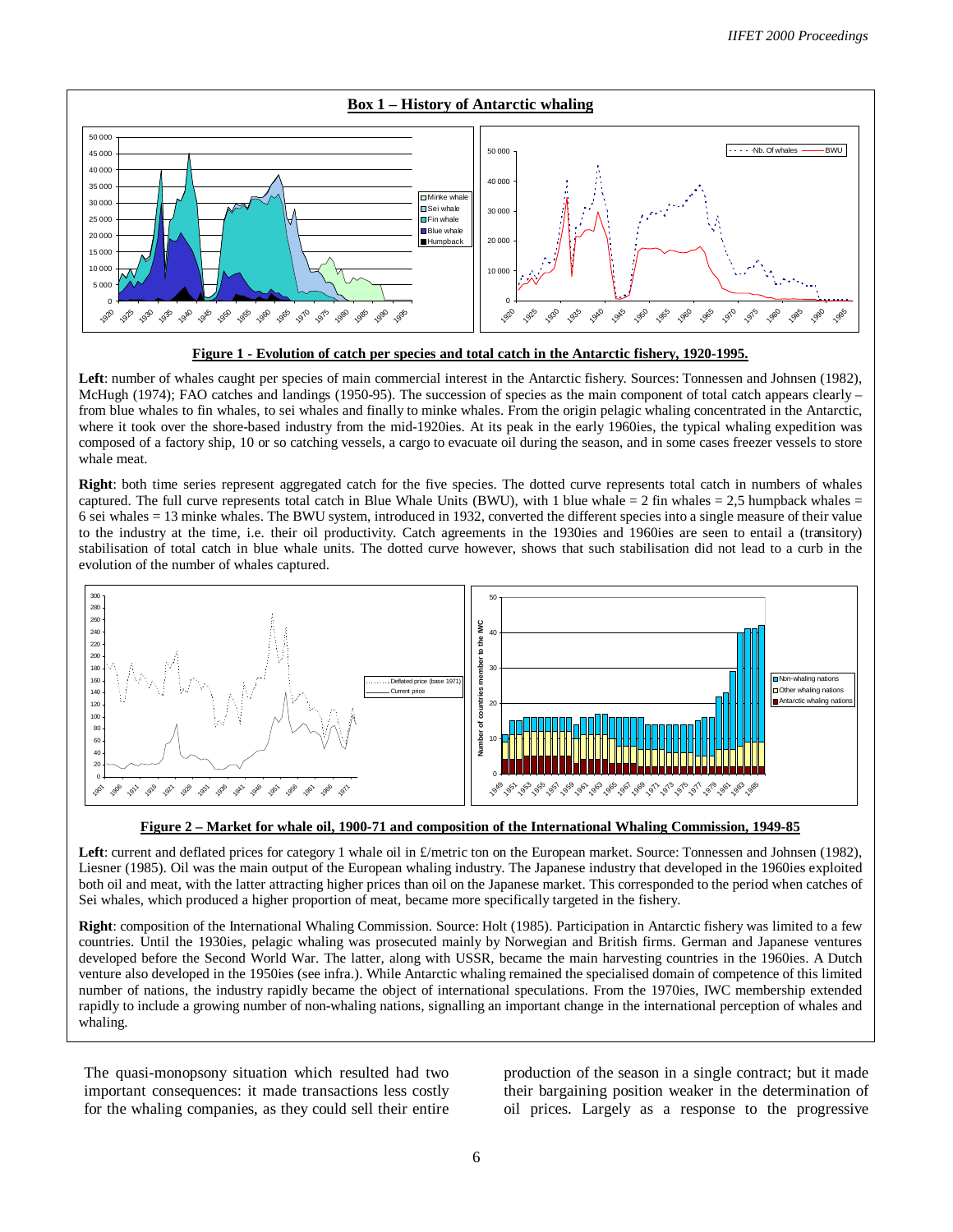concentration of demand for their products, whaling companies had organised themselves into an association capable of defining a collective strategy in price negotiations.

The role of this association became all the more important as the largest quantities of whale oil ever to be produced arrived on the European market at a time of crisis on the international markets for raw materials, the prices of which dropped quickly in a few seasons. For 1929-30 and 1930-31, most of the expected whale oil production had been bought in advance. The high levels of production during these years led oil buyers to accumulate large stocks, which they had purchased at a high price. The flooding of the market which occurred in 1931 with more than 600 000 tons of oil produced, added to a slump in the international markets for food products, led to a pause in pelagic whaling (see figure 1).

#### **The 1932 agreement**

It is in this context that a production agreement was reached by companies of the two countries involved in Antarctic whaling at the time (Norway and Great Britain). This marked an important stage in the international regulation of whaling, introducing the idea of limiting both catch and the length of the Antarctic whaling season. The agreement was based on a two-tiered catch limit: (i) a global limit on the quantity of oil produced  $L_{oil}^9$ ; and (ii) a global limit on the number of whales killed  $L_{bwa}^{10}$ .

A conversion coefficient - the *Blue Whale Unit<sup>11</sup>* – was agreed upon to account for varying levels of oil productivity per whale according to the species targeted. The relation between the two limits was fixed as follows:

$$
L_{bwu} = \frac{L_{oil}}{110}
$$

 $\overline{a}$ 

All catch beyond the BWU limit being proscribed, this rule implied that at least 110 barrels of oil be produced per BWU caught $^{12}$ .

Total production was then shared between existing companies according to their respective fleet capacities (in terms of number of vessels). According to Tonnessen and Johnsen (1982) the agreement, in which all but one company operating in the Antarctic took part, concerned 38 factory ships and 4 coastal stations. The possibility of transferring quotas between companies, against freely negotiated compensation, allowed those wanting to take part in the catching season to buy back the catch quotas of companies keeping their fleets in port. For the 1932-1933 season, only 15 factory vessels and one coastal station took part in the fishery. The global catch limit was fixed at more than 18 000 BWU, or less than two thirds of the 1930-1931 production. The agreement also planned for collective negotiation of oil prices with the buying trust.

The objectives of the agreement were achieved to a large extent. With an average rate of extraction of oil of 116 barrels per BWU, the production limit was reached before the catch limit. The average productivity of factory vessels nearly doubled compared to the 1930-31 season, and that of catcher vessels increased by 40%. The reduction in the number of expeditions engaged in the fishery allowed companies to use only the best equipment, and the most qualified crews. From this season until the war, with the renewal of the agreement, only the most modern components of the pelagic whaling fleet operated in the Antarctic, older vessels being either destroyed or reconverted to other maritime activities.

The main objective of the agreement – to restore favourable selling conditions for whale oil by controlling supply – was also achieved to some extent<sup>13</sup>. The impact on harvested stocks was less obvious. On the one hand, fewer whales were captured due to the global limit accepted by whaling companies and to the better use made of catches. But on the other hand, vessels were incited to catch larger animals, from which larger quantities of whale oil could be produced. This led to an increase in the catches of blue whales, which had already been subjected to intense pressure in previous years.

#### **The negotiating context between 1933 and 1938 and the instability of the agreement.**

The agreement was renewed in 1933, following difficult negotiations between companies. The main cause for

 $9$  In terms of barrels, with 1 barrel = 169.3 kgs.

<sup>&</sup>lt;sup>10</sup> The addition of this second limit promoted maximal utilisation of caught whales. From the account by Tonnessen and Johnsen (1982), it appears that the main motivation for this was to avoid the possibility that some expeditions could benefit from transforming only the "best parts" of captured whales into oil, thus gaining a competitive advantage by saving on processing costs. The rule was certainly also influenced by ongoing international efforts to limit wastage in the Antarctic fishery, and to develop an international regime of stock protection (the agreement for example, made for the protection of smaller sized animals). But it seems that its adoption by companies was linked before all to the fact that it placed them on an equal footing with regards to processing constraints.

<sup>&</sup>lt;sup>11</sup> The BWU remained at the centre of international whaling regulation for the following four decades. An equivalent system has been used in the context of the European Common Fisheries Policy with the notion of "cod-equivalents" comparing fish species with respect to their average market price.

<sup>&</sup>lt;sup>12</sup> A 10% over-shooting of the oil production limit was however tolerated, to allow for higher levels of productivity.

 $13$  During the first negotiations between whaling companies and the buying trust in 1932 the latter had announced its intention to pay £10/T for oil at most. But faced with the threat to have no oil supplied it was forced to accepted a price of £13/T. This however remained much lower than what it had been in the late 1920ies, due to the continuing drop in prices of raw materials on the world markets.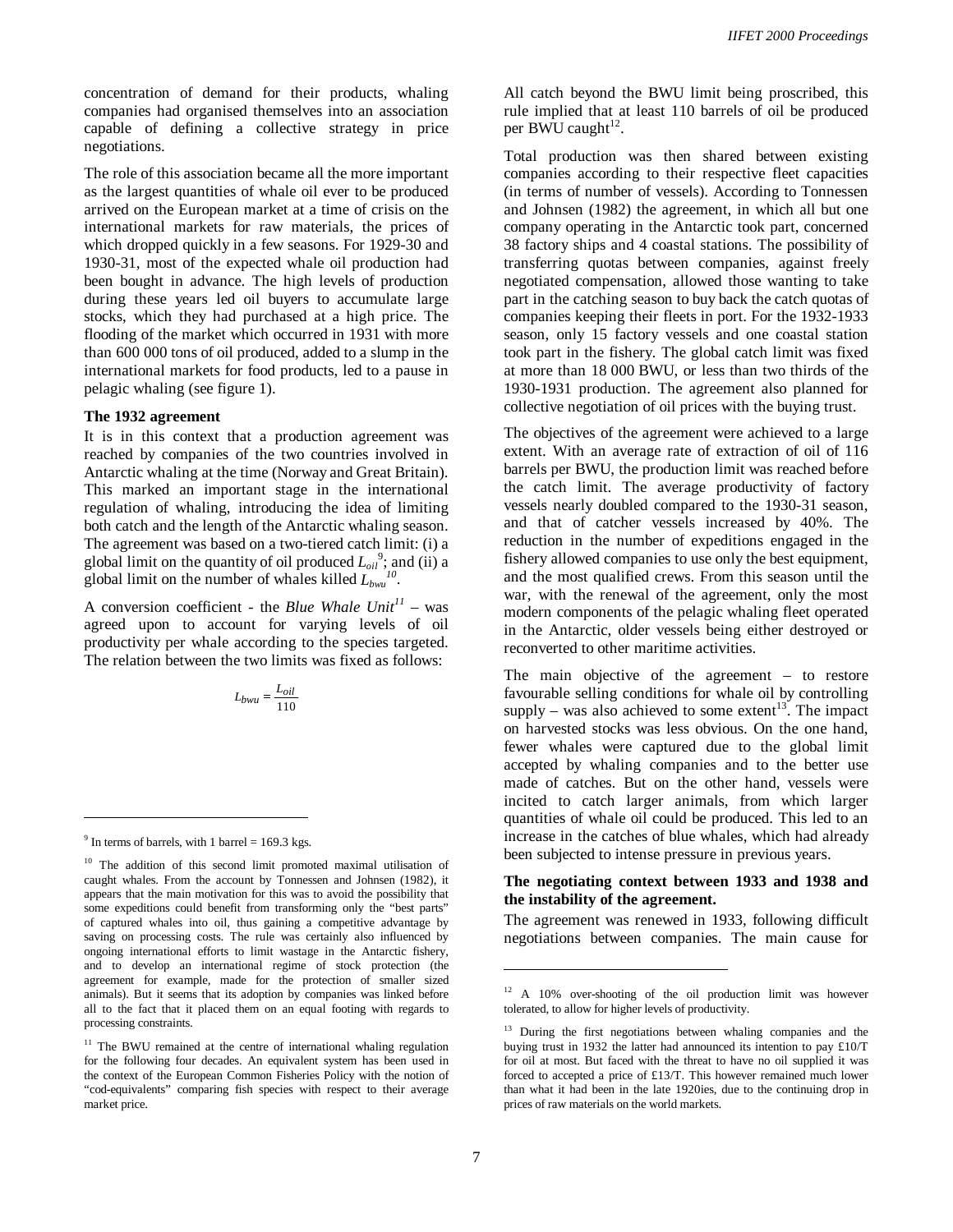disagreement related to the inclusion of many old vessels in the negotiations, while considered obsolete by companies holding more recent equipment. Including these vessels in the negotiations implied giving them economic value by the catch quotas attached to them quotas which active companies needed to buy back in order to increase their catching capacity and/or to limit the competition with other operators. According to Tonnessen and Johnsen (1982), in 1933/4, the agreement concerned a total of 40 factory ships, 8 coastal stations, 228 catcher vessels. Only 16 factory ships, 2 coastal stations and 106 catcher vessels were effectively involved in the fishery.

In the following years firms faced growing difficulties in maintaining the agreement, due to changes in the context of negotiations. From the detailed account provided by Tonnessen and Johnsen (1982), two main factors seem to have played a central role.

- 1. *The diversification of outlets for oil production*. The buying trust sought to ensure itself a supply of oil independent from the Association of Whaling Companies – either by developing its own catching activity, or by passing contracts with companies not part to the agreement. In addition to the development of an independent demand for oil by Germany, this led to the disruption of the quasi-monopsony situation of the whale oil market in Europe, with immediate consequences for price negotiations. The main constraint that had led whaling companies to form an agreement was thus relaxed. The political context of the time, dominated by pre-war considerations, also changed the nature of bargaining stakes regarding production and sales.
- 2. *The growing difficulty to limit entry in the fishery*. Companies found it increasingly difficult to agree on the catching and processing equipment, which should be taken into account in sharing the catch limit. In addition to the conflict opposing older companies to the more recent ones regarding acceptable sharing criteria, purchasing of old equipment simply to gain access to a share of total catch led to increased capacity in the fishery. Also, new competitors entered the pelagic whaling industry. A Japanese company made the first purchase of a complete Norwegian expedition in 1934, and the building of factory and catcher vessels started in Japan in 1935, initiating a rapid development of Japanese whaling in the Antarctic. Germany organised its first expedition to the Antarctic whaling grounds in 1936.

Bargaining also shifted from the private to the political and diplomatic scenes. This led to the intergovernmental conferences of London in 1937 and 1938, the objective of which was to establish an agreement between all concerned states on a global regulation of whaling. Debates at these conferences centred on the question of stock protection. As Tonnessen and Johnsen (1982) stress,

this was secondary in the private arrangement between companies:

« In five of the seasons during the 1930s, 1932/7, catches were successfully limited to two-thirds of the scope they had had in 1930/1, the utilisation of raw material was considerably increased, and taxing of whale stocks was kept at a level which at that time a great many people believed would be sufficient to preserve them. Private agreements, however, would not have been concluded if their intention had not also been to improve the price of whale oil by limiting production to the quantity the market was capable of absorbing. That stocks of whales in this way were spared was not so much a motive as a consequence of the original intention. » (p406).

Indeed, while catch in BWU did stabilise during the period, the number of animals killed continued to increase. After a season in which only a partial agreement was reached, covering less than three quarters of total Antarctic production of oil, continued private negotiations between companies between 1937 and 1939 failed to maintain an agreement.

#### **3.2 The agreement on national catch shares in the 1960ies.**

From 1946, and until 1959, pelagic whaling was carried out under the International Convention for the Regulation of Whaling, with as a main control over harvesting the institution of a season and a total allowable catch limit in BWU. The text of the Convention explicitly denied the Whaling Commission any possibility to impose restrictions on the number or nationality of factory vessels or coastal stations, or to establish catch limits per expedition. While it appears that the idea of sharing the total allowable catch (TAC) – set at 16 000 BWU in 1946 - between nations or expeditions had been considered in the preparatory meetings of the conference, it was rejected in the final text of the Convention.

While initially prosecuted by firms of the older whaling nations (Norway and the Great Britain), the fishery soon expanded with the development of Japanese, Soviet and Dutch whaling ventures in the Antarctic. The absence of an explicit allocation of total catch between expeditions resulted in the famous "whaling olympics" described by Clark and Lamberson (1982), and the ensuing overcapitalisation of the fishery. None of the catching seasons fixed during the 1950ies was fully used by whalers, the catch limit being reached before the date planned for closing the fishery.

It is mainly this competition which led to agreements between the countries involved in the fishery<sup>14</sup>. Again,

<sup>&</sup>lt;sup>14</sup> Agreements were negotiated principally at the governmental level. In several seasons of the 1950ies, companies also established agreements to limit the number of catching vessels per expedition, to reduce the costs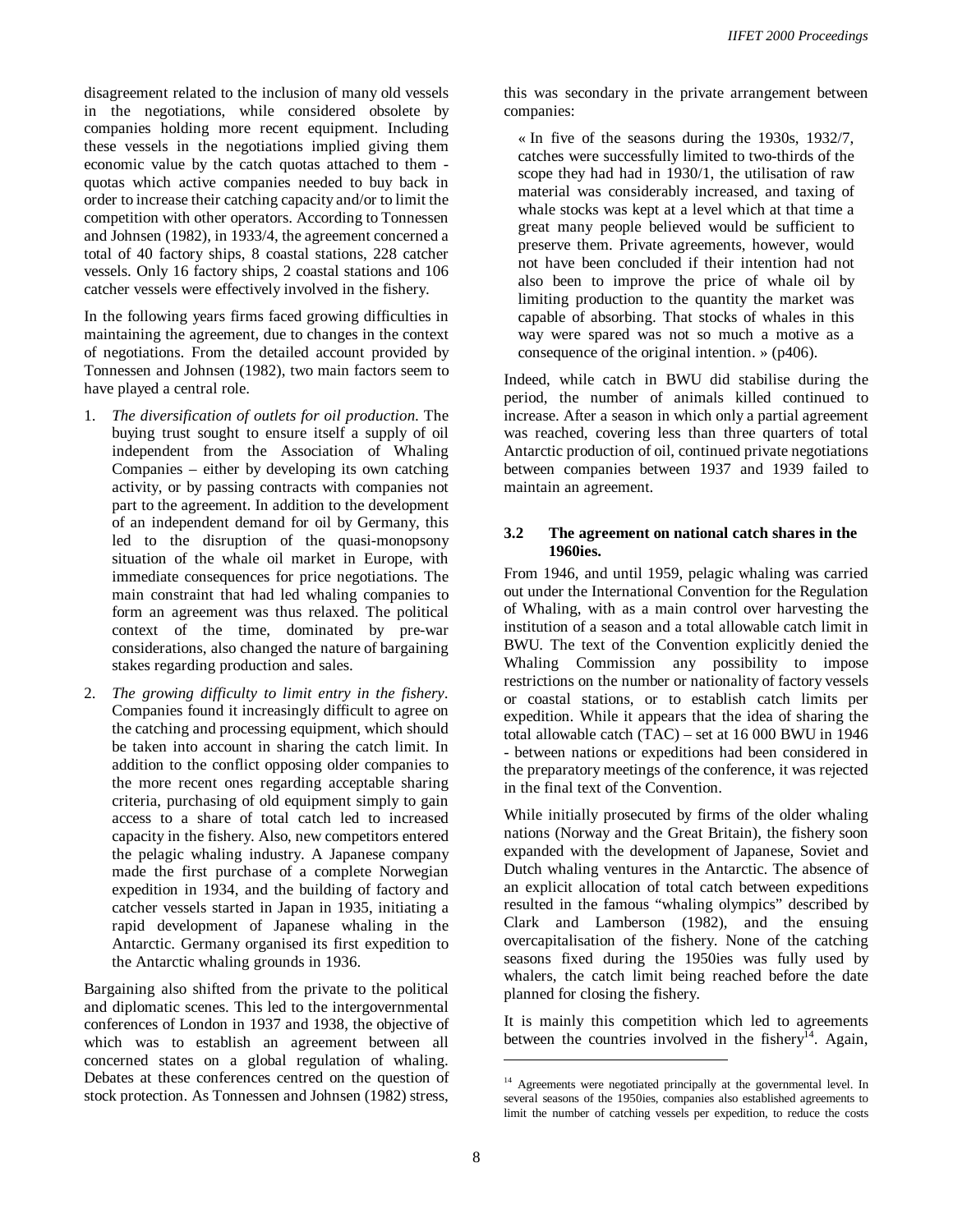

# **Figure 3 – Debate on catch sharing principles, 1959; and evolution of the catch sharing scheme (BWU), 1961-71.**

Left: illustration of some of the sharing criteria discussed in the negotiations between countries. From left to right: (i) according to 1947-59 catch history, (ii) according to vessel numbers, (iii) according to total vessel capacity, and (iv) quotas set unilaterally in 1959. While negotiations were based on a 15 000 BWU catch limit, unilateral quotas increased this to 17 500. Sources: Tonnessen and Johnsen (1982, chap. 32), McHugh (1974).

USSR required that its projects of developing new expeditions be taken into account, thus asking for at least 20% of total catch. The Netherlands demanded the equivalent of 1 200 BWU which they thought necessary to the profitability of their single company. New whaling countries rejected a Norwegian proposal to base allocation on a 10-year track record of catches. These favoured a proposal that quotas should be based on total capacity of factory vessels. This however was considered unfavourably by older whaling nations, with an older fleet of vessels of relatively smaller size and power. To these countries, quotas based on the number of vessels appeared more favourable. But this solution would have disadvantaged new whaling countries with smaller fleets.

**Right**: Evolution of the catch-sharing scheme between 1961-62 and 1970-71. Sources: Tonnessen and Johnsen (1982, chap. 32), McHugh (1974). The U.K stopped pelagic whaling in 1962; the Netherlands in 1964; and Norway in 1968.

these agreements were unable to prevent the overharvesting of whale stocks.

#### **The 1962 agreement.**

 $\overline{a}$ 

From the early 1950ies, the global catch limit of 16 000 BWU per season appeared too high to allow sustainable harvesting of whale stocks. Under the recommendations of the Scientific Committee of the IWC, a progressive reduction of the limit was initiated in 1953, with the objective to bring catch down to a sustainable level (estimated at 11 000 BWU at the time) as quickly as possible. The process was however stopped at the end of the 1950ies by a conflict on two parallel scenes: (i) within the IWC, due to disagreement on the necessity to reduce global catch<sup>15</sup>; (ii) outside the IWC, in relation to the negotiations between whaling countries on the sharing of total catch.

In 1958, a meeting of the five harvesting countries was organised in Great Britain, with the aim to negotiate between them a sharing of the annual total catch set by the Commission (15 000 BWU at the time). The countries reached an agreement on the principle that such sharing should be achieved, in order to avoid wasteful competition. The first step in this direction was an agreement on the limitation of the total number of expeditions sent to the Antarctic each year, *de facto* "closing" access to the fishery:

« All delegations declared that they would not expand their fleets with new floating factories; the Soviet Union would not do so after acquiring four.

The Japanese emphasised that the agreement should recognise the right to buy expeditions, together with their quotas, from other parties to the agreement » (Tonnessen and Johnsen (1982): 590).

of competition. But although they participated in the negotiations over catch quotas of the 1960ies, they never had the same control over negotiations as they had had in the 1930ies. On several occasions, conflicts even opposed European companies to their governments as to the positions to adopt in international negotiations.

<sup>&</sup>lt;sup>15</sup> According to the IWC procedure, any member protesting against a resolution of the Commission is not subjected to its practical implications. This made it possible for a country to opt out of a regulation it deemed unacceptable, and usually led other countries to

also protest in order to avoid accepting restrictions that other countries could ignore.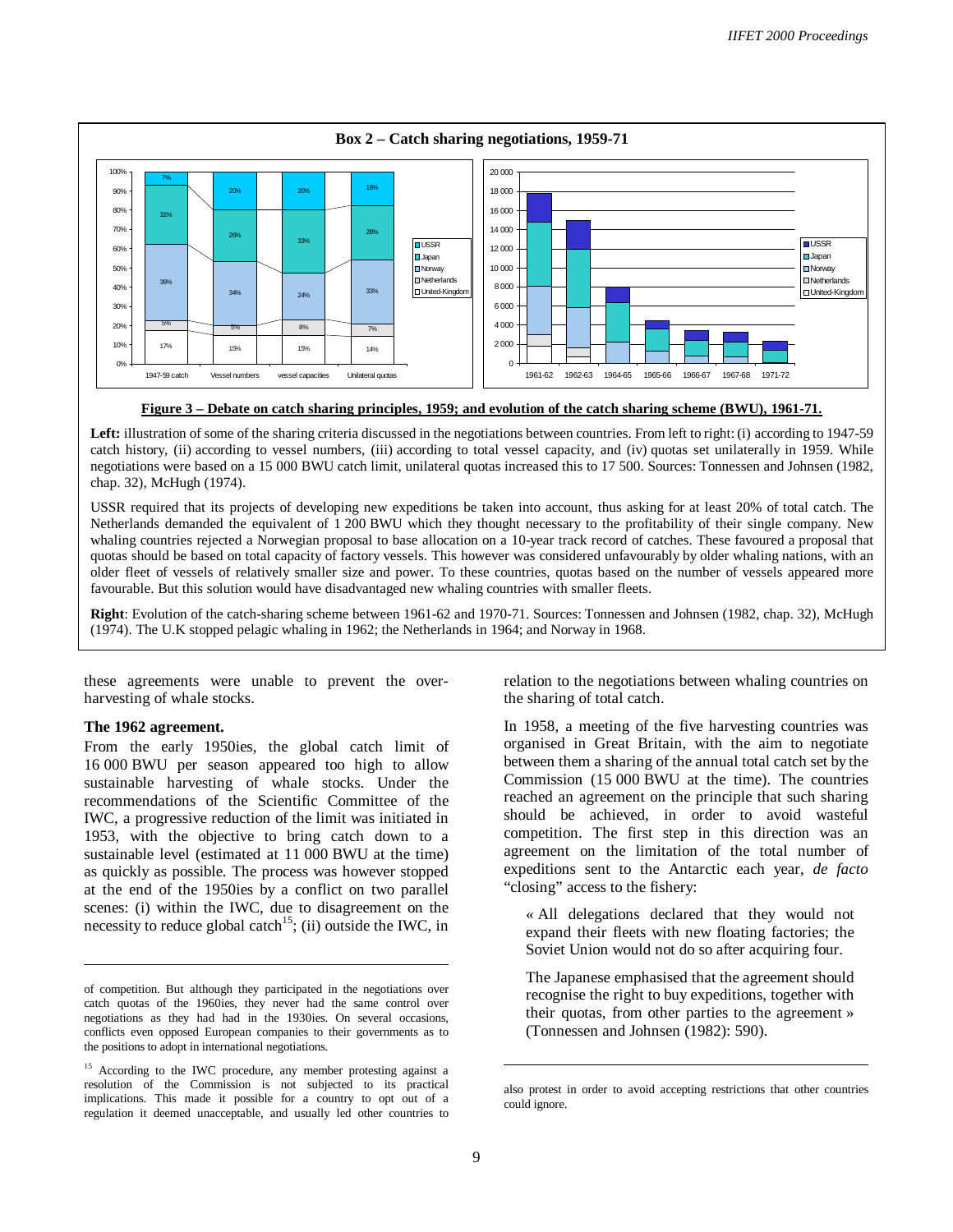The agreement stated that no increase in the national fleets would be possible except by purchasing other expeditions effectively engaged in pelagic whaling. Transfer of ownership of expeditions would be conditional on also transferring the catch allocation attached to the expedition or on a commitment by the purchaser not to use the vessels in the Antarctic for the duration of the agreement (7 years). What more, entry of vessels flying the flag of a country not member to the agreement would make the latter invalid. The allocation of national quotas thus rested on existing expeditions, with a total capacity – already considerable –which could only be reduced.

The key question – how catch should be shared between nations – was left to be solved at a later meeting. Despite long negotiations in the following year, the motives for disagreement were too strong for a solution to be found (see box 2). The conflict between countries affected the IWC during its 1959 meeting, and even threatened the existence of the Convention with several whaling countries retiring from the Commission. Between 1959 and 1961, no TAC was set. This was compensated to some extent by voluntary agreement between countries on a global limit, following another set of difficult negotiations. This however led to an increase in TAC to 17 500 BWU in 1959, and 17 780 in 1960-61.

An agreement between whaling countries was reached in 1962 (see box  $2^{16}$ . Between 1962 and the middle of the 1970ies, the global catch limit was progressively reduced by the IWC, based on the recommendations of biologists. During the entire period, the sharing scheme was maintained, with occasional adjustments due to a number of participants leaving the fishery (see figure 3).

# **3.3 Elements of analysis.**

 $\overline{a}$ 

The historical analysis of these two periods of intense pelagic whaling thus shows that firms and countries did manage, on several occasions, to agree on collective rules of access to whale resources. An important explanatory factor, already noted, was the limited number of participants in the fishery. As Clark and Lamberson (1982) underline, both technological and sociological barriers to entry in the fishery existed in the most intense periods of Antarctic whaling. The need for specialised equipment and the importance of qualified crews in successfully prosecuting the fishery thus played an important role in limiting access. This was reinforced by the fact that, despite international capital ownership, the harvesting process remained the monopoly of nationals of the two older whaling nations until fairly late in the history of the fishery.

Analytical elements reviewed in the previous section provide further insight into the processes, which led to these agreements, and influenced their evolution.

# **3.3.1 Bargaining, and the development of a spontaneous trade in catch quotas.**

The development of trade in catch quotas between companies was probably the best proof of the reality of the agreements for whaling firms, despite their short period of existence. In the two periods, the negotiation process led to the emergence of trade in the quotas attached to catching and processing equipment. On several occasions in the 1930ies companies taking part in the Antarctic season bought back the catch allocation of expeditions remaining in port, the 1932 agreement making explicitly for such transfers.

Tonnessen and Johnsen (1982) describe the emergence of a similar system of quota trade during the 1960ies. As early as 1961 – before any catch allocation was officially agreed upon by whaling nations – a Japanese company bought an entire Norwegian expedition to which the emerging sharing scheme explicitly attached a catch quota (in % of TAC). While this expedition was effectively used in the Antarctic by its purchasers, transactions between Japanese and European companies in the following years aimed exclusively at the quotas attached to vessels. Of the three factory vessels bought by Japanese firms between 1962 and 1964, the first were immediately disarmed, and the two others effectively remained the property of the European sellers, and were reconverted $17$ .

If Japan thus increased its catch quota during the 1960ies, it was essentially by buying back quotas from European countries, as the authors explain:

"From 1961 to 1964, by her four purchases of floating factories together with their quotas, Japan increased her percentage of the global quota from 33 to 52 and, as far as could be calculated, the right to an extra catch of 7 500 units in 1961/2-1968/9. If we make the necessary deduction for the seasons when

<sup>&</sup>lt;sup>16</sup> According to Tonnessen and Johnsen (1982) this was partly due to the bad results of the preceding season for European whalers, with some nations only capturing part of the quota they had fixed for themselves.

<sup>&</sup>lt;sup>17</sup> The case of the Dutch ship *Willem Barendzs* is cited by Tonnessen and Johnsen (1982) as an example. The sales contract stated that the factory vessel would be re-sold to the Dutch company, but no price was agreed and no transaction occurred: "*The sum of £425 000 was paid for the right to catch, or £800 per BWU if the right had been limited to only this one season, but the right was 'for all time'" (p607, emphasis added).*  The price paid was tied to IWC negotiations on the total catch limit. The ship was only bought after the 1964 meeting of the Commission, which was expected to instore a sharp reduction in TAC. The lack of agreement on the reduction at the meeting, and a voluntary agreement between countries to fix total catch at 8 000 units, allowed the transaction to take place. This can be traced in the international fishing press. N°9 of *Fishing News International* (1966) states "*(...) in 1964, the Dutch company sold its whaling rights to Japan. A few of the latest catchers went with the sale, but the rest of the fleet was left idle in Cape Town and the factory ship was laid up in Holland" (p12, emphasis added)*. The ship was later sold to a South-African company to be reconverted to fishmeal activity.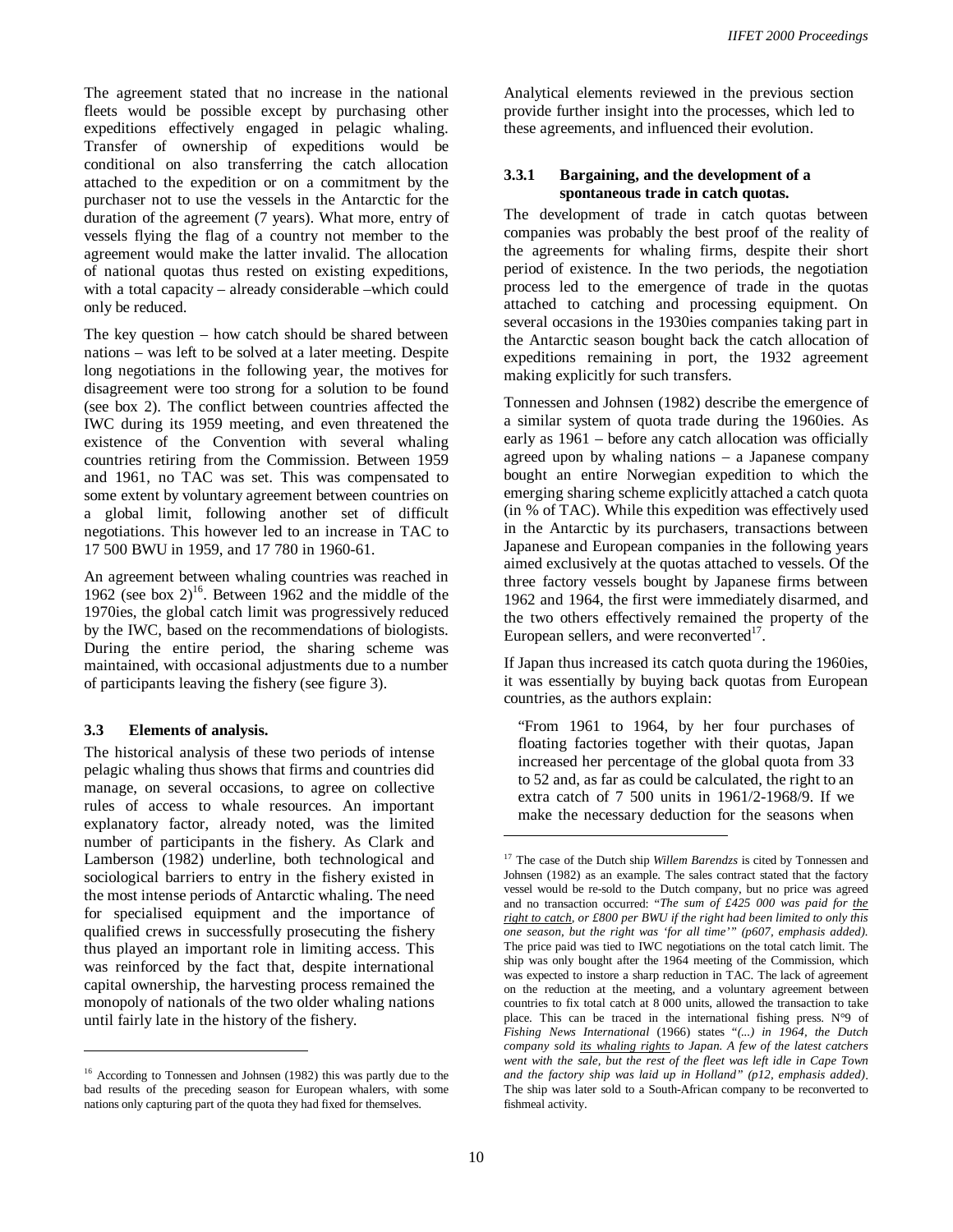the entire quota was not accomplished, the figure comes to about 7 000. At an average value of £5 500 a unit, in terms of oil, meat, and other by-products, the result is a gross amount for 7 000 units of £38,5 million. £3.3 million, or about 8.5 per cent was paid for the right to produce this (...). Today we may say that without the Quota Agreement the Japanese would have acquired this 'quota right' for nothing, and could probably have bought the floating factories at the price of scrap iron" (p607-8, emphasis added).

In fact, during both periods, the possibility to transfer quotas seems to have been indissociable from the agreements on catch shares themselves. Two factors may explain this.

First, it is possible that no satisfactory bargaining set could have been established without what can be considered as "side-payments" to certain players of the whaling game. For example in the early 1960ies, the Norwegian and British industry produced oil for which prices were low; on the other hand, the Japanese industry faced a strong national demand for whale products, particularly meat which attracted high prices (see e.g. Peterson (1993)). This justified the pursuit of whaling by Japanese firms beyond a level which at least some of the European firms would have considered unprofitable. The former were thus able to compensate the latter for limiting their implication in (and later exiting from) the fishery, an option which might otherwise not have proven acceptable.

Second, private firms, and later States, seemed to have limited incentives to commit to a sharing scheme which could only have been revised by re-negotiating the agreement itself – an unlikely event given the costs of bargaining. Transferability allowed for participants to adjust the allocation of catch to unpredictable changes in harvesting conditions, via trade of catch rights.

The impact of bargaining costs is apparent in both periods. The whaling agreements illustrate the multiplicity of possible solutions to bargaining that can be considered in a process of sharing the benefits and costs of fisheries self-regulation. Debates on a catch allocation scheme in the 1930ies and 1960ies brought up various sharing criteria which often appear in other fisheries (number of vessels, vessel capacity, catch history), and relate to various principles for justifying a particular allocation (e.g. historical involvement in the fishery, importance of past activity, level of investment in the fishery, capacity to fully use resources caught). Each of these criteria can prove more or less favourable to the different parties, hence the conflicts and risks of failed negotiations.

The 1930ies agreement existed as long as it involved firms with roughly the same background, whose operations were motivated by the same objective of selling oil on the European market. It failed to be renewed when new competitors entered the fishery with different objectives, making it more difficult for firms to anticipate other's strategies.

In the 1960ies, a large part of the problems encountered in negotiations on allocating catch shares between countries related to the fact that they opposed industries operating in sensibly different contexts. According to Tonnessen and Johnsen (1982), the Dutch industry was largely subsidised; the Soviet industry operated within a centrally planned economy. The other European and the Japanese industries were market driven, with the differences outlined above. In practice, these differences between countries greatly complicated the negotiations on catch allocation, again making it more difficult for each of them to anticipate the motivations and actions of the others.

# **3.3.2 Monitoring and enforcement**

The issues of monitoring and enforcement played a major role in the establishment and evolution of agreements. In both periods, enforcement appears to have mainly rested on the threat by participants to revert to competitive behaviour, in case of observed non-compliance by other parties.

In the 1930ies, it appears that the particular structure of the European oil market – a quasi-monopsony with an annual supply largely reaching the market at the same time in the year – made for easier monitoring of total production and oil price by firms. This allowed them to assess both the degree of compliance with the agreement, and its global impact on the market and the situation of firms. The situation changed with the diversification of demand and the entry of competitors not part to the agreement, leading to difficulties to monitor compliance.

In the 1960ies, information was mainly provided through a centralised system of catch statistics set up to implement the TAC and closed season regulations. Because of the limitations of this system, the overcapitalisation and stock over-harvesting problems were not perceived equally by all countries. Differences in the productivity of expeditions, for example, led some to question the extent of these problems: drops in catches could be explained by the low productivity achieved by the older segments of whaling fleets. Also, until the middle of the 1960ies, the industry and governments had enough doubt regarding the validity of scientific recommendations that these were never used as a commonly accepted basis for negotiations (Elliot (1979)).

In this second period, negotiations were also made more difficult by the absence of an international system for controlling whaling activities. The 1946 Convention did not plan for such a system, the responsibility for enforcing IWC regulations resting with national authorities. In the 1950ies, negotiations began between member states concerning the institution of an international observer scheme. An initial project developed in parallel to the negotiations on catch allocations but was never adopted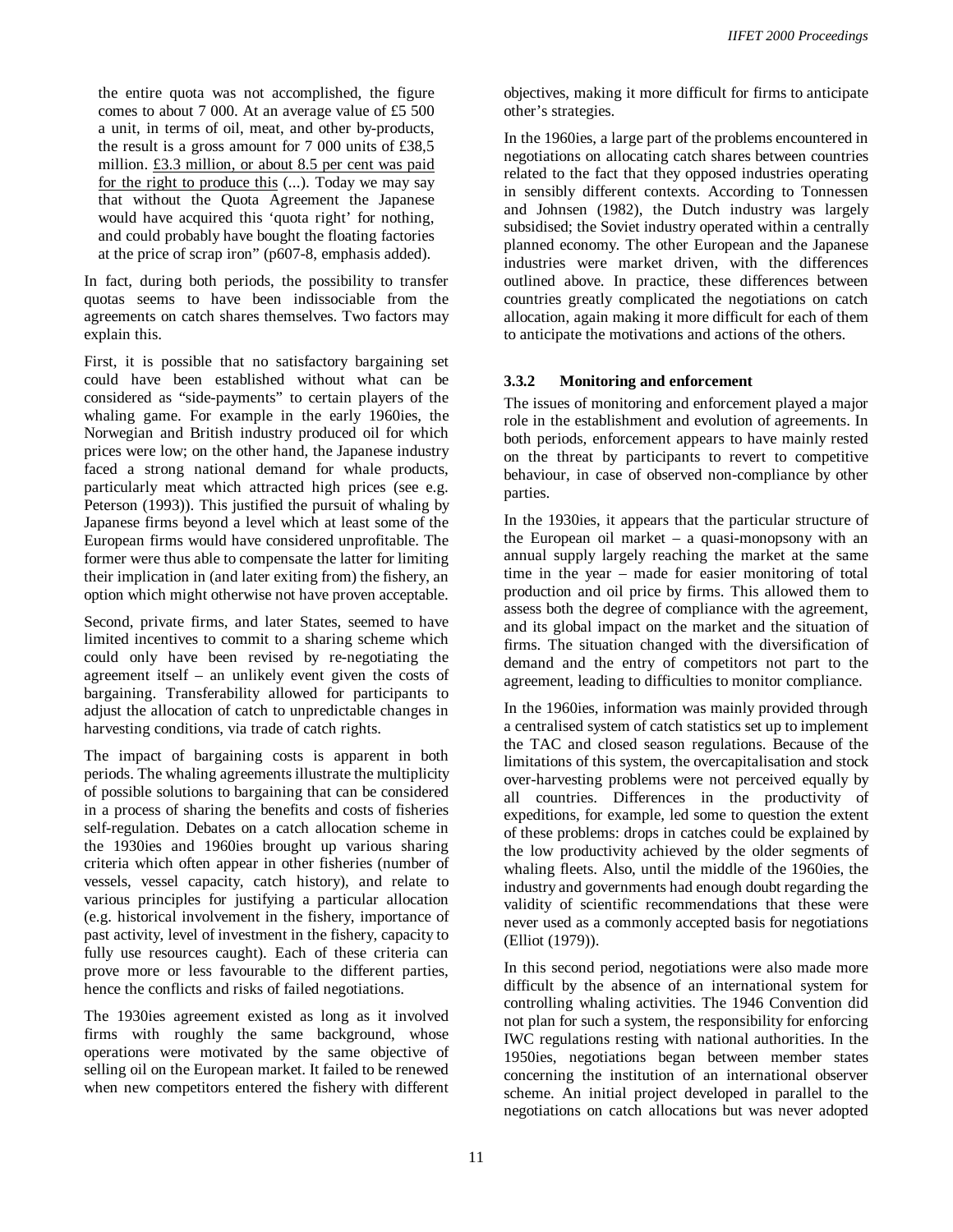because of the strategic value of catch information in the negotiations (Scarff (1977)). A second project was developed in the late sixties and entered into force only in 1971, its adoption also being slowed down by the strategic value of information in the debates on global catch restrictions. The absence of such an observer scheme over most of the post-war pelagic whaling period certainly contributed to the delays in reaching agreements, despite exchanges of observers between whalers on several occasions during the period (Holt (1985)).

# **3.3.3 Impacts on whale stocks: the irreversibility of a global catch limit set too high.**

In both cases, the agreements were motivated by shortterm economic considerations. While this may have in some limited ways restricted pressures on whale stocks, it was only as a consequence of these objectives. Investing in stock protection, on the other hand, would have meant bargaining on much longer-term returns, with higher levels of uncertainty as to the evolution of context and strategies of other participants (and to the payoffs of collective regulation).

Scott (1993) stresses the importance played by the initial conditions of a fishery in the evolution of access restrictions. In the 1950-60 period, the 16 000 BWU catch limit, on the basis of which all efforts to reduce catch by the Commission and to share catch by whaling countries developed, was in fact too high. It seemed at the time that stocks (on which knowledge remained limited) could sustain this catch. It was thought important to agree first on the principle of a global limit, which could later be reduced as required.

The experience showed that once established, such a limit was extremely difficult to revise downwards. The first true reduction in TAC took place 15 years after the establishment of the 16 000 BWU limit, and this was only because it proved impossible to catch the existing TAC. According to Tonnessen and Johnsen (1982), with an industry which was entirely to rebuild in the 1940ies, a lower limit could certainly have been accepted by the signatories to the Convention (see also Elliot (1979)). But once it was adopted, all investment plans and anticipations of production possibilities, and all negotiations on the sharing of total catch organised around the 16 000 BWU annual limit. Any downward revision of this limit – since it also implied a revision of this economic, social and political organisation – met with strong difficulties. The initial setting thus strongly influenced the trajectory followed by the pelagic whaling industry and its regulation in the 1950-60ies.

# **4 CONCLUSION.**

Conflicts regarding the limitation of global catch and its allocation between firms and countries had a devastating impact on Antarctic whale stocks, both by their duration

and by the low correlation between quotas being discussed and the true biological potential of these stocks. Despite this, the spontaneous emergence of a collective system allowing the definition and exchange of use rights with some of the characteristics of market trade was observed. On two occasions in the (extremely competitive) process of interaction between the actors involved in Antarctic whaling, enough credence was granted by private firms to the stability of collective harvesting rules for them to accept a trade in catch rights, the enforcement of which was only guaranteed by the parties to the transactions themselves.

This example illustrates the possibility for elements of self-regulation, including distribution of catch among participants, to emerge in large-scale fisheries. However, it does not infirm Scott's observation that these elements do not usually address the issue of stock preservation. It also shows that self-regulatory measures may have a significant influence on the pattern of development and evolution of a fishery.

Understanding how such forms of self-organisation come about seems to require more in depth analysis of the actual processes by which a fishery is being regulated, including the economic, technological, sociological and institutional conditions under which participants operate. This could lead to conceive of more fisheries as cases intermediate between free access competitive and fully regulated situations of renewable resource use. Economics, among other disciplines, provides useful analytical tools to better understand the conditions which may lead such fisheries to self-regulate, and the consequences this has for fisheries management policies.

# **5 REFERENCES**

- Allen, K. R, Conservation and management of whales, Butterworth and co. Ltd, London: 107p, 1980.
- Armstrong, C. W, Cooperative solutions in a transboundary fishery: the Russian-Norwegian comanagement of the Arcto-Norwegian cod stock, *Marine resource economics,* 9: 329-351, 1994.
- Arnason, R, Efficient management of ocean fisheries, *European economic review,* (35): 408-417, 1991.
- Arnason, R, The icelandic individual transferable quota system : a descriptive account, *Marine Resource Economics*. 8201-218, 1993.
- Baland, J. M, Platteau, J.P, Division of the commons: a partial assessment of the new institutional economics of land rights, *American journal of agricultural economics,* 80, 644-650, 1998.
- Baland, J. M. and J. P. Platteau, Halting degradation of natural resources: is there a role for rural communities, FAO & Clarendon Press, Oxford, 1996.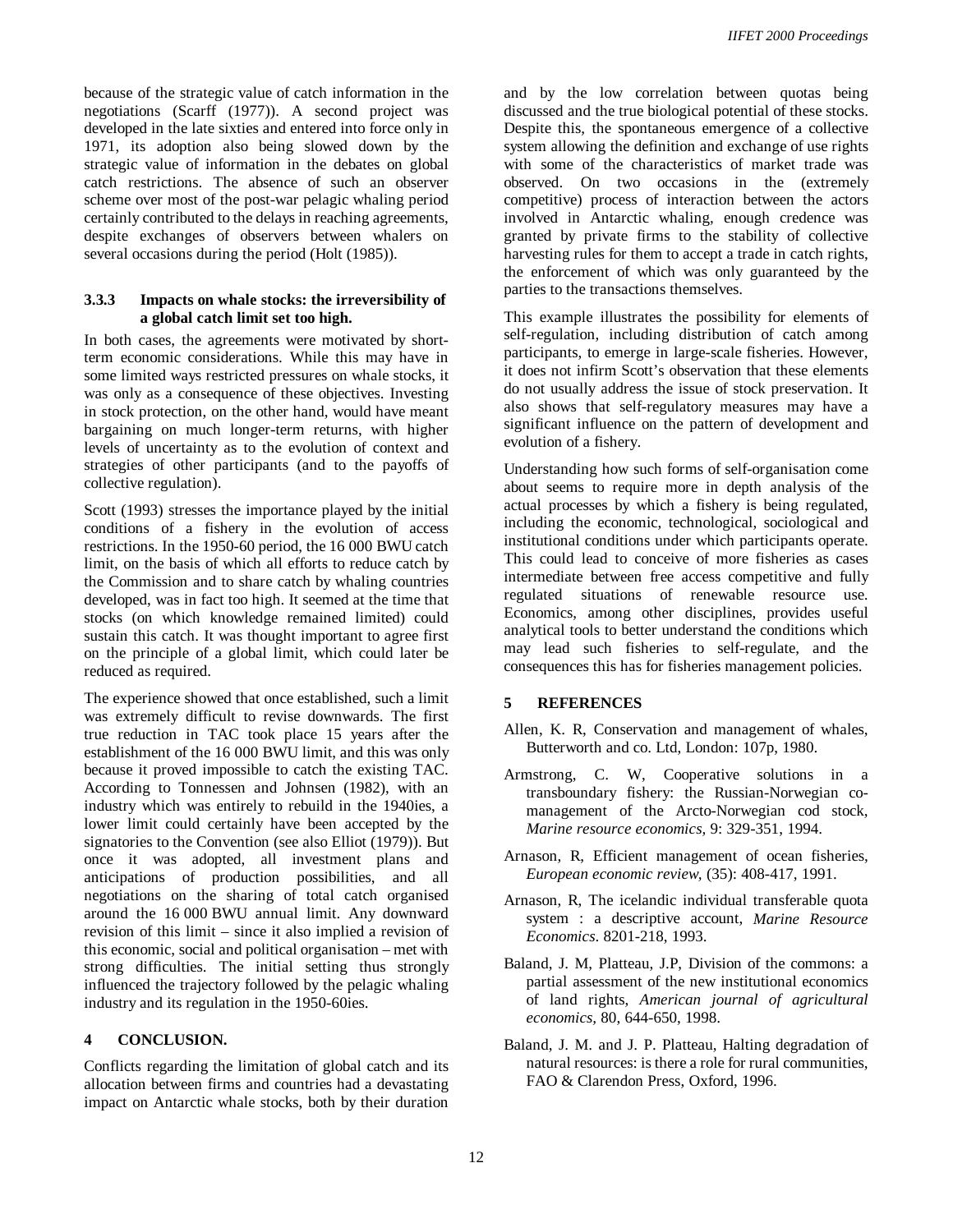- Berkes, F, D. Feeny, et al, The benefits of the commons, *Nature,* 340, July: 91-93, 1989.
- Bromley, D. W, The commons, common property and environmental policy, *Environmental and resource economics,* 2: 1-17, 1992.
- Christy, F. T, Territorial use rights in marine fisheries: definitions and conditions, *FAO fisheries technical paper,* (227), Rome: 10p, 1982.
- Christy, F. T, Paradigms lost: the death rattle of open access and the advent of property right regimes in fisheries, *Paper presented at the eigth biennial conference of IIFET,* Marrakech, 1-4 juillet: 27p, 1996.
- Ciriacy-Wantrup, S. V. and R. C. Bishop, Common property as a concept in natural resources policy, *Natural resources journal,* 15: 713-727, 1975.
- Clark, C. W. and R. H. Lamberson, An economic history and analysis of pelagic whaling, *Marine policy,* april: 103-120, 1982.
- Cunningham, S. and D. Whitmarsh, Self-help and selfregulation in commercial fisheries, *Fisheries economics newsletter,* (19), 1985.
- Dasgupta, P, K.-G. Mäler, et al, Introduction, *The Economics of transnational commons*, P. Dasgupta, Mäler, K.G, Vercelli, A, Oxford, Clarendon Press, 1- 16, 1997.
- Demsetz, H, Toward a theory of property rights, *American Economic Review,* 62: 347-59, 1967.
- Elliot, G. H, The failure of the IWC, 1946-1966, *Marine policy,* April: 149-155, 1979.
- Gambell, R, International management of whales and whaling: an historical review of the regulation of commercial and aboriginal subsistence whaling, *Arctic,* 46 (2): 97-108, 1993.
- Hanna, S, The eighteenth century english commons: a model for ocean management, *Ocean and shoreline management,* (14): 155-172, 1990.
- Hanna, S, Efficiencies of user participation in natural resources management, *In Property rights and the environment,* S.Hanna, M.Munasinghe (Eds.), The Beijer International Institute of Ecological Economics and the World Bank, Washington D.C.: 59-67, 1995.
- Hannesson, R, From common fish to rights based fishing. Fisheries management and the evolution of exclusive rights to fish, *European economic review,* (35): 397- 407, 1991.
- Hardin, G, The tragedy of the commons, *Science,* 162: 1243-1248, 1968.
- Hatcher, A, Producer's organizations and devolved fisheries management in the United Kingdom:

collective and individual quota systems, *Marine policy,* 21 (6): 519-533, 1997.

- Holt, S, Whale mining, whale saving, *Marine policy,* July: 192-213, 1985.
- Kaitala, V, R. P. Hämäläinen, et al, On the analysis of equilibria and bargaining in a fishery game, *In Optimal control theory and economic analysis 2,* G.Feichtinger (Ed.), Elsevier Science Publishers, North-Holland: 593-606, 1985.
- Le Gall, J. Y, Les baleines: état des ressources et exploitation en 1989, *Equinoxe,* (25/26): 21-29/19-29, 1989.
- Levhari, D. and L. Mirman, The great fish war: an example using a dynamic Cournot-Nash solution, *Bell journal of economics,* 11: 322-334, 1980.
- Libecap, G. D, Contracting for property rights, Cambridge University Press, New York, 1989.
- Liesner, T., Economic statistics 1900-1983 : United Kingdom, United States of America, France, Germany, Italy, Japan, The Economist, London : 142p, 1985.
- Mackintosh, N. A, The stocks of whales, Fishing News Books Ltd, London: 232p, 1965.
- McCay, B. J. and J. M. E. Acheson, The question of the commons: the culture and ecology of community resources, University of Arizona Press, 1987.
- McGoodwin, J. R, Some examples of self-regulatory mechanisms in unmanaged fisheries, *FAO fisheries report,* (289), Suppl. 2, Rome: 41-61, 1983.
- McHugh, J. L, The role and history of the international whaling commission, *In The Whale Problem: A Status Report,* W.E.Schevill (Ed.), Harvard University Press, Cambridge, Mass.: 305-335, 1974.
- McKelvey, R, Game-theoretic insights into the international management of fisheries, *Natural resource modeling,* 10 (2): 129-171, 1997.
- Munro, G, McDorman, T, McKelvey, R, Transboundary fishery resources and the Canada-United States Pacific Salmon Treaty, Orono, Canadian-American Center48p, 1997.
- Munro, G. R, The optimal management of transboundary renewable resources, *Canadian journal of economics,* 12: 355-376, 1979.
- Munro, G. R, The management of transboundary fishery resources: a theoretical overview, *In Essays on the economics of Migratory Fish Stocks,* R.Arnason, T.Bjorndal (Eds.), Springer-Verlag, London: 7-20, 1991.
- Myerson, R. B, Game-theoretic models of bargaining. An introduction for economists studying the transnational